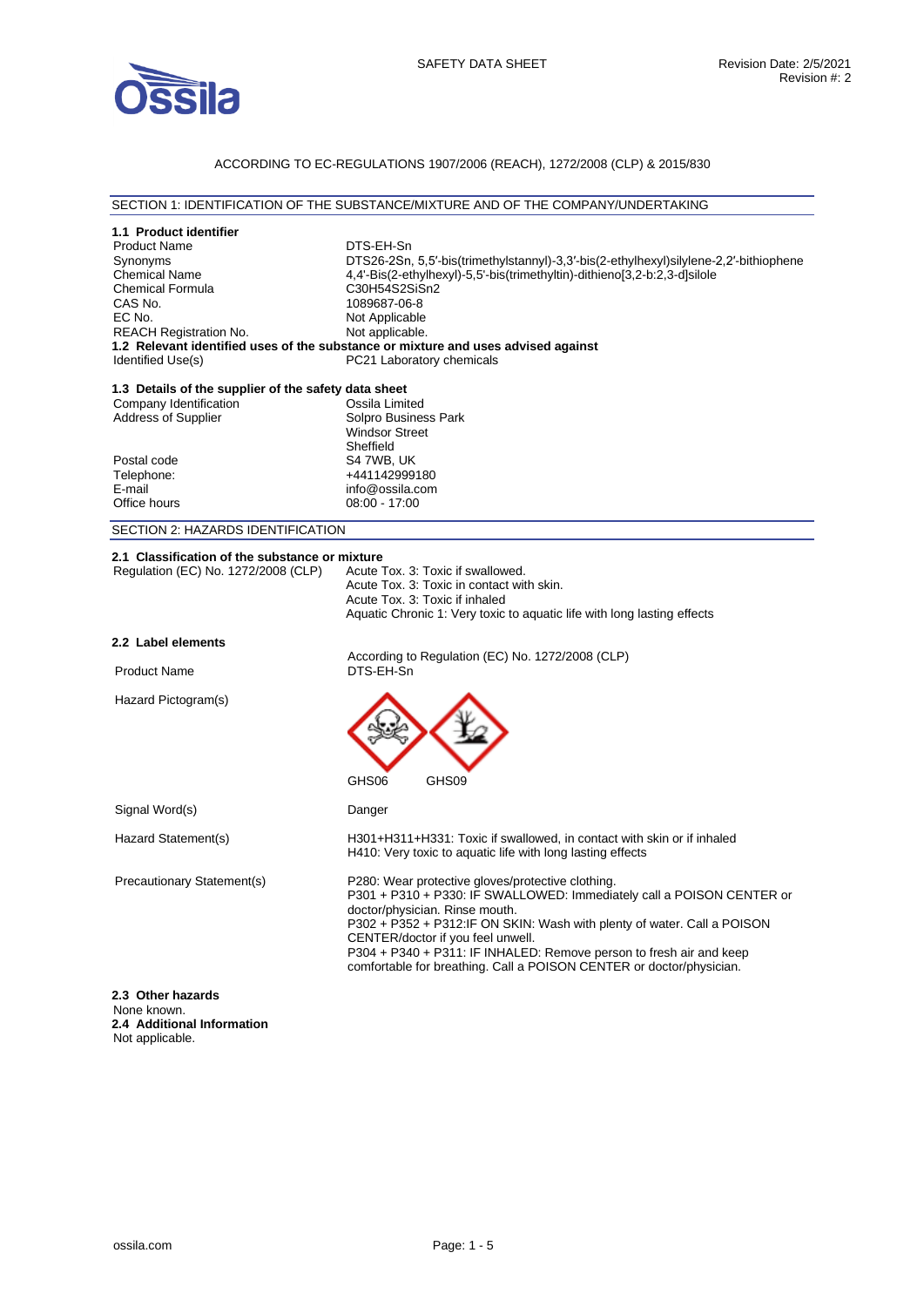

#### SECTION 3: COMPOSITION/INFORMATION ON INGREDIENTS **3.1 Substances**  Hazardous ingredient(s) CAS No. FC No. 1%W/W Hazard Statement(s) 4,4'-Bis(2-ethylhexyl)-5,5' bis(trimethyltin)-dithieno[3,2-b:2,3 d]silole Not available. Not Applicable <100 Acute Tox. 3 H301 Acute Tox. 3 H311 Acute Tox. 3 H331 Aquatic Chronic 1 H410 **3.2 Mixtures**  Not applicable. SECTION 4: FIRST AID MEASURES **4.1 Description of first aid measures**  Inhalation **Remove person to fresh air and keep comfortable for breathing. Call a POISON** CENTER or doctor/physician. Skin Contact **Rinse skin with water. If skin irritation occurs**, get medical advice/attention.<br> **Eve Contact Contact Innergy Struttent Contact Struttent Provident Contact Contact Innergy Struttent Provident** Rinse cautiously with water for several minutes. Remove contact lenses, if present and easy to do. Continue rinsing. Ingestion Immediately call a POISON CENTER or doctor/ physician. Rinse mouth. **4.2 Most important symptoms and effects, both acute and delayed**  SECTION 11: Most important symptoms and effects, both acute and delayed **4.3 Indication of any immediate medical attention and special treatment needed**  Treat symptomatically. SECTION 5: FIREFIGHTING MEASURES **5.1 Extinguishing media**  Suitable Extinguishing media As appropriate for surrounding fire. Unsuitable extinguishing media As appropriate for surrounding fire. **5.2 Special hazards arising from the substance or mixture**  May decompose in a fire, giving off toxic and irritant vapours. **5.3 Advice for firefighters**  Fire fighters should wear complete protective clothing including self-contained breathing apparatus. SECTION 6: ACCIDENTAL RELEASE MEASURES **6.1 Personal precautions, protective equipment and emergency procedures**  Provide adequate ventilation. Wear protective clothing as per section 8. **6.2 Environmental precautions**  Avoid release to the environment. **6.3 Methods and material for containment and cleaning up**  Sweep up spilled substance but avoid making dust. Use vacuum equipment for collecting spilt materials, where practicable. Dispose of contents in accordance with local, state or national legislation. **6.4 Reference to other sections**  See Also Section 8, 13. SECTION 7: HANDLING AND STORAGE **7.1 Precautions for safe handling**  Avoid breathing dust/aerosols. Use only in a well-ventilated area. Wear protective clothing as per section 8. **7.2 Conditions for safe storage, including any incompatibilities**  Store in a well-ventilated place. Keep container tightly closed. Store locked up. Storage temperature **Ambient.** Storage life Storage Internal conditions. Incompatible materials None known. **7.3 Specific end use(s)**  Not known. See Section: 1.2. SECTION 8: EXPOSURE CONTROLS/PERSONAL PROTECTION **8.1 Control parameters**

8.1.1 Occupational Exposure Limits

No occupational exposure limit assigned.

| Occupational Exposure Limits |                |     |                                          |                           |             |
|------------------------------|----------------|-----|------------------------------------------|---------------------------|-------------|
| <b>ISUBSTANCE.</b>           | CAS No.        |     | LTEL (8 hr TWA LTEL (8 hr TWA STEL (ppm) | STEL (ma/m <sup>3</sup> ) | <b>Note</b> |
|                              |                | ppm | ma/m <sup>3</sup>                        |                           |             |
|                              | Not available. |     |                                          |                           |             |

Region<br>EU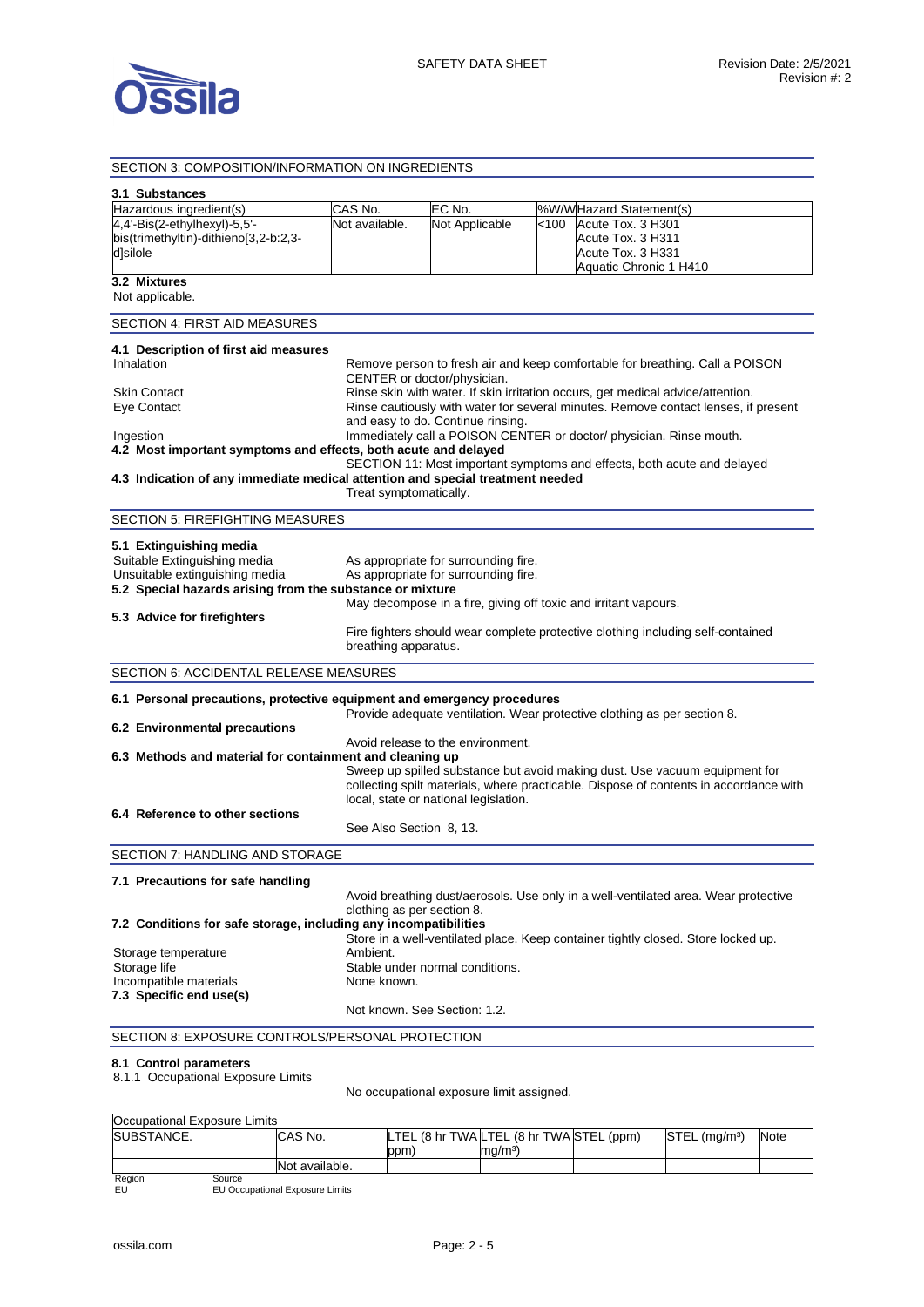United Kingdom UK Workplace Exposure Limits EH40/2005 (Third edition, published 2018)

### **8.2 Exposure controls**

| 8.2.1. Appropriate engineering controls                                  | Ensure adequate ventilation. A washing facility/water for eye and skin cleaning<br>purposes should be present. |
|--------------------------------------------------------------------------|----------------------------------------------------------------------------------------------------------------|
| 8.2.2. Personal protection equipment                                     |                                                                                                                |
| Eye Protection                                                           | Wear eye protection with side protection (EN166).                                                              |
| Skin protection                                                          | Wear protective clothing and gloves: Impervious gloves (EN 374).                                               |
| Respiratory protection                                                   | A suitable mask with filter type A (EN14387 or EN405) may be appropriate.                                      |
| Thermal hazards                                                          | None known.                                                                                                    |
| 8.2.3. Environmental Exposure Controls Avoid release to the environment. |                                                                                                                |

## SECTION 9: PHYSICAL AND CHEMICAL PROPERTIES

## **9.1 Information on basic physical and chemical properties**

| Appearance                              | Lquid                          |
|-----------------------------------------|--------------------------------|
|                                         | Colour: Yellowish              |
| Odour                                   | Not known.                     |
| Odour threshold                         | Not known.                     |
| рH                                      | Not known.                     |
| Melting point/freezing point            | Not known.                     |
| Initial boiling point and boiling range | Not known.                     |
| <b>Flash Point</b>                      | Not known.                     |
| Evaporation rate                        | Not known.                     |
| Flammability (solid, gas)               | Not known.                     |
| Upper/lower flammability or explosive   | Not known.                     |
| limits                                  |                                |
| Vapour pressure                         | Not known.                     |
| Vapour density                          | Not known.                     |
| Density (g/ml)                          | Not known.                     |
| Relative density                        | Not known.                     |
| Solubility(ies)                         | Solubility (Water): Not known. |
|                                         | Solubility (Other): Not known. |
| Partition coefficient: n-octanol/water  | Not known.                     |
| Auto-ignition temperature               | Not known.                     |
| Decomposition Temperature (°C)          | Not known.                     |
| Viscosity                               | Not known.                     |
| <b>Explosive properties</b>             | Not known.                     |
| Oxidising properties                    | Not known.                     |
| 9.2 Other information                   |                                |
|                                         | None.                          |

## SECTION 10: STABILITY AND REACTIVITY

| 10.1 Reactivity                         |                                            |
|-----------------------------------------|--------------------------------------------|
|                                         | None anticipated.                          |
| 10.2 Chemical Stability                 |                                            |
|                                         | Stable under normal conditions.            |
| 10.3 Possibility of hazardous reactions |                                            |
| 10.4 Conditions to avoid                | Not known.                                 |
|                                         | Not known.                                 |
| 10.5 Incompatible materials             |                                            |
|                                         | Not known.                                 |
| 10.6 Hazardous decomposition products   |                                            |
|                                         | No hazardous decomposition products known. |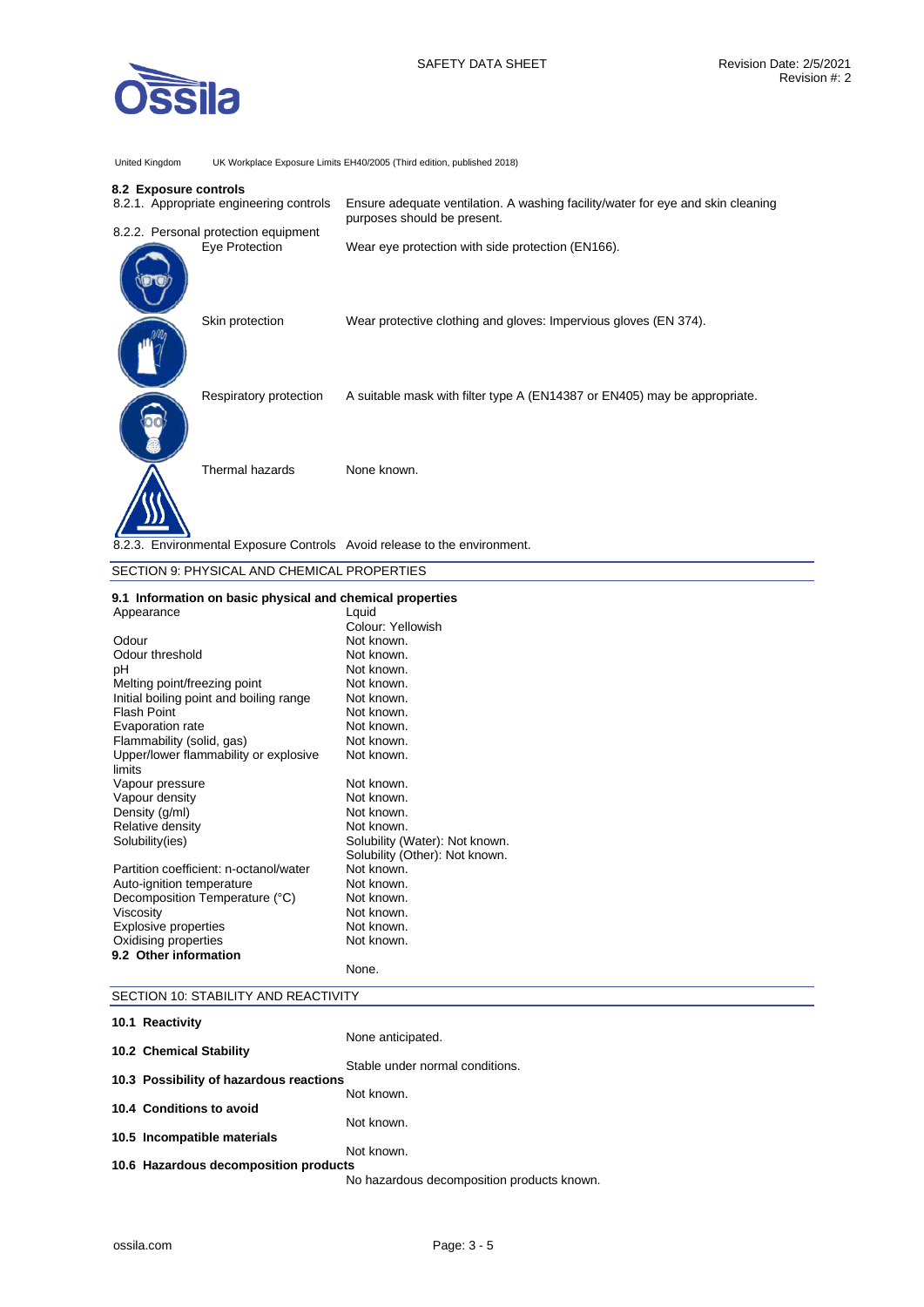

## SECTION 11: TOXICOLOGICAL INFORMATION

| 11.1 Information on toxicological effects |                              |
|-------------------------------------------|------------------------------|
| Acute toxicity - Ingestion                | Toxic if swallowed.          |
| Acute toxicity - Skin Contact             | Not classified.              |
| Acute toxicity - Inhalation               | Toxic if inhaled.            |
| Skin corrosion/irritation                 | Toxic if in contact of skin. |
| Serious eye damage/irritation             | Not classified.              |
| Skin sensitization data                   | Not classified.              |
| Respiratory sensitization data            | Not classified.              |
| Germ cell mutagenicity                    | Not classified.              |
| Carcinogenicity                           | Not classified.              |
| Reproductive toxicity                     | Not classified.              |
| Lactation                                 | Not classified.              |
| STOT - single exposure                    | Not classified.              |
| STOT - repeated exposure                  | Not classified.              |
| Aspiration hazard                         | Not classified.              |
| 11.2 Other information                    |                              |
|                                           | Not known.                   |
| SECTION 12: ECOLOGICAL INFORMATION        |                              |
| 12.1 Toxicity                             |                              |
|                                           | Not classified.              |
| Toxicity - Aquatic invertebrates          | Not known.                   |
| Toxicity - Fish                           | Not known.                   |
| Toxicity - Algae                          | Not known.                   |
| Toxicity - Sediment Compartment           | Not classified.              |
| Toxicity - Terrestrial Compartment        | Not classified.              |
| 40.0 Benefatorsee and Bennedatio          |                              |

| <b>TOAIOILY TUTTOOLIIGI OOITIPGI LITIOIIL</b> | non viuvuinvu. |
|-----------------------------------------------|----------------|
| 12.2 Persistence and Degradation              |                |
|                                               |                |
|                                               | Not known.     |
| 12.3 Bioaccumulative potential                |                |
|                                               |                |
|                                               | Not known.     |
|                                               |                |
| 12.4 Mobility in soil                         |                |
|                                               | Not known.     |
|                                               |                |
| 12.5 Results of PBT and vPvB assessment       |                |
|                                               | Not known.     |
|                                               |                |
| 12.6 Other adverse effects                    |                |
|                                               |                |
|                                               | Not known.     |
|                                               |                |

SECTION 13: DISPOSAL CONSIDERATIONS

#### **13.1 Waste treatment methods**

Dispose of contents in accordance with local, state or national legislation. Recycle only completely emptied packaging. Normal disposal is via incineration operated by an accredited disposal contractor. Send to a licensed recycler, reclaimer or incinerator.

### **13.2 Additional Information**

Disposal should be in accordance with local, state or national legislation.

#### SECTION 14: TRANSPORT INFORMATION

| 14.1 UN number                                                          |                                    |  |
|-------------------------------------------------------------------------|------------------------------------|--|
| UN No.                                                                  | 2788                               |  |
| 14.2 UN proper shipping name                                            |                                    |  |
| UN proper shipping name                                                 | ORGANOTIN COMPOUND. LIQUID. N.O.S. |  |
| 14.3 Transport hazard class(es)                                         |                                    |  |
| ADR/RID                                                                 | 6.099999999999996                  |  |
| <b>IMDG</b>                                                             | 6.099999999999996                  |  |
| <b>IATA</b>                                                             | 6.099999999999996                  |  |
| 14.4 Packing group                                                      |                                    |  |
| Packing group                                                           | Ш                                  |  |
| 14.5 Environmental hazards                                              |                                    |  |
| Environmental hazards                                                   | Classified as a Marine Pollutant.  |  |
| 14.6 Special precautions for user                                       |                                    |  |
| Special precautions for user                                            | Not known.                         |  |
| 14.7 Transport in bulk according to Annex II of Marpol and the IBC Code |                                    |  |
|                                                                         | Not known.                         |  |
|                                                                         |                                    |  |

SECTION 15: REGULATORY INFORMATION

**15.1 Safety, health and environmental regulations/legislation specific for the substance or mixture**  European Regulations - Authorisations and/or Restrictions On Use